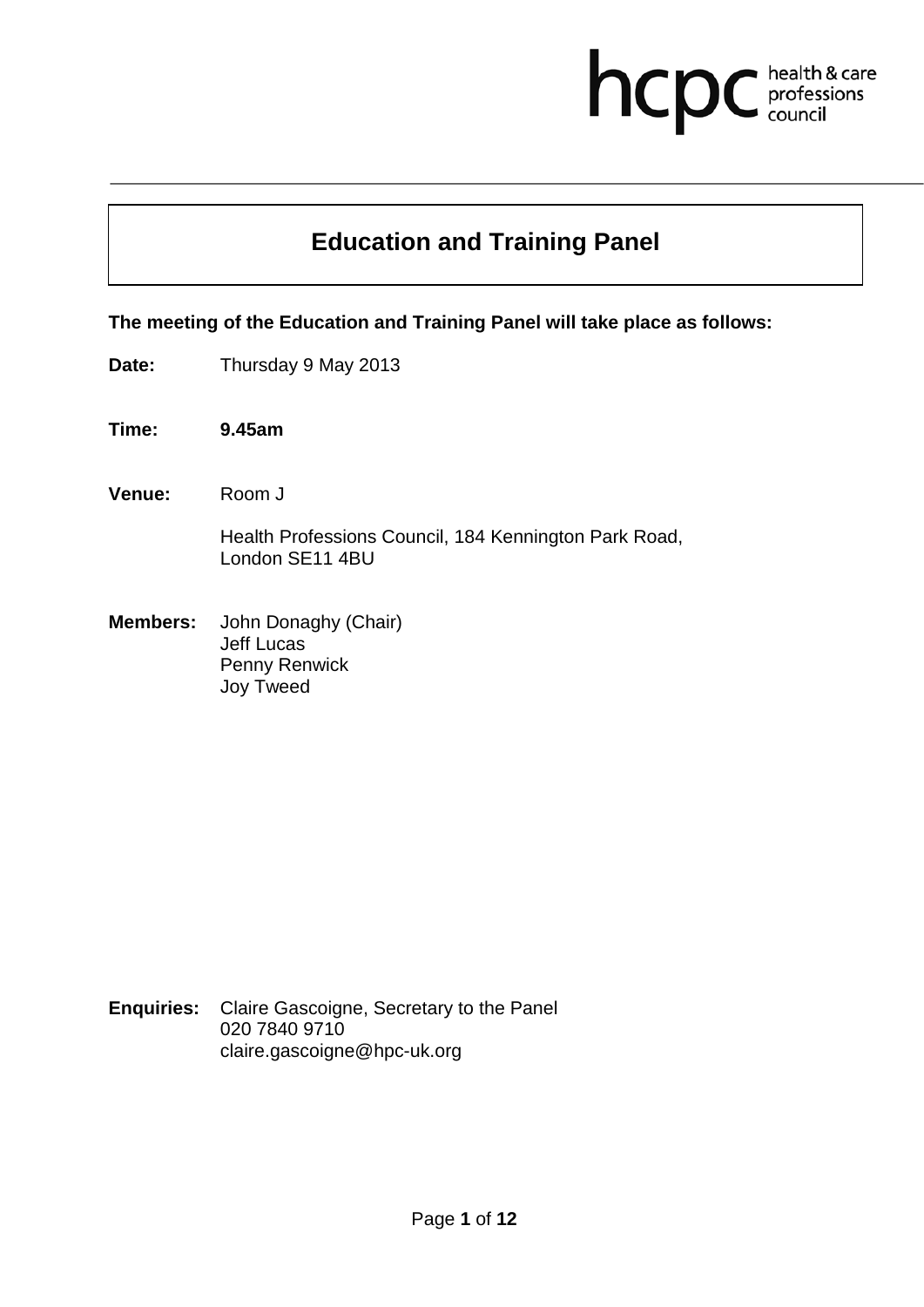Public Agenda

|    | Apologies for absence                 | verbal |
|----|---------------------------------------|--------|
| 2. | Declarations of conflicts of interest | verbal |

3. **Programme approval**

#### **A. Programmes in respect of which approval/ongoing approval is recommended without conditions:** enclosure 1 ETP 07/13

| <b>Education provider</b> | <b>Programme Name</b>                | <b>Mode</b>      |
|---------------------------|--------------------------------------|------------------|
| University of Essex       | MSc Physiotherapy (pre registration) | Full Time        |
| University of Essex       | Post Graduate Diploma in             | <b>Full Time</b> |
|                           | Physiotherapy                        |                  |

### **B. Programmes in respect of which approval/ongoing approval is recommended subject to conditions:**

enclosure 2 ETP 08/13

|     | <b>Education provider</b>          | <b>Programme Name</b>                | <b>Mode</b>      |
|-----|------------------------------------|--------------------------------------|------------------|
| 1.  | <b>Coventry University</b>         | BA (Hons) in Social Work             | <b>Full Time</b> |
| 2.  | <b>Coventry University</b>         | BA (Hons) in Social Work             | <b>Work</b>      |
|     |                                    |                                      | <b>Based</b>     |
|     |                                    |                                      | learning         |
| 3.  | <b>Coventry University</b>         | <b>MA Social Work</b>                | <b>Full Time</b> |
| 4.  | <b>Coventry University</b>         | <b>MA Social Work</b>                | <b>Work</b>      |
|     |                                    |                                      | <b>Based</b>     |
|     |                                    |                                      | learning         |
| 5.  | <b>Liverpool Hope University</b>   | <b>BA (Hons) Social Work</b>         | <b>Full Time</b> |
| 6.  | <b>Liverpool Hope University</b>   | MA in Social Work                    | <b>Full Time</b> |
| 7.  | <b>Liverpool Hope University</b>   | Postgraduate Diploma in Social Work  | <b>Full Time</b> |
|     |                                    | (Masters Exit Route Only)            |                  |
| 8.  | <b>Sheffield Hallam University</b> | <b>BA (Hons) Social Work</b>         | <b>Full Time</b> |
| 9.  | <b>Sheffield Hallam University</b> | <b>BSc (Hons) Applied Nursing</b>    | <b>Full Time</b> |
|     |                                    | (Learning Disability) and Generic    |                  |
|     |                                    | <b>Social Work</b>                   |                  |
| 10. | <b>Sheffield Hallam University</b> | <b>Masters In Social Work</b>        | <b>Full Time</b> |
| 11. | <b>Sheffield Hallam University</b> | Postgraduate Diploma in Social Work  | <b>Full Time</b> |
|     |                                    | (Masters Exit Route Only)            |                  |
| 12. | <b>Swansea University</b>          | <b>BSc (Hons) Healthcare Science</b> | <b>Full Time</b> |
|     |                                    | (Audiology)                          |                  |
| 13. | University of Essex                | MSc Speech and Language Therapy      | <b>Full Time</b> |
|     |                                    | (pre registration)                   | Accelerated      |
| 14. | <b>University of Essex</b>         | Post Graduate Diploma in Speech      | <b>Full Time</b> |
|     |                                    | and Language Therapy                 | Accelerated      |
| 15. | University of Hertfordshire        | BSc (Hons) Healthcare Science (Life  | <b>Full Time</b> |
|     |                                    | Sciences)                            |                  |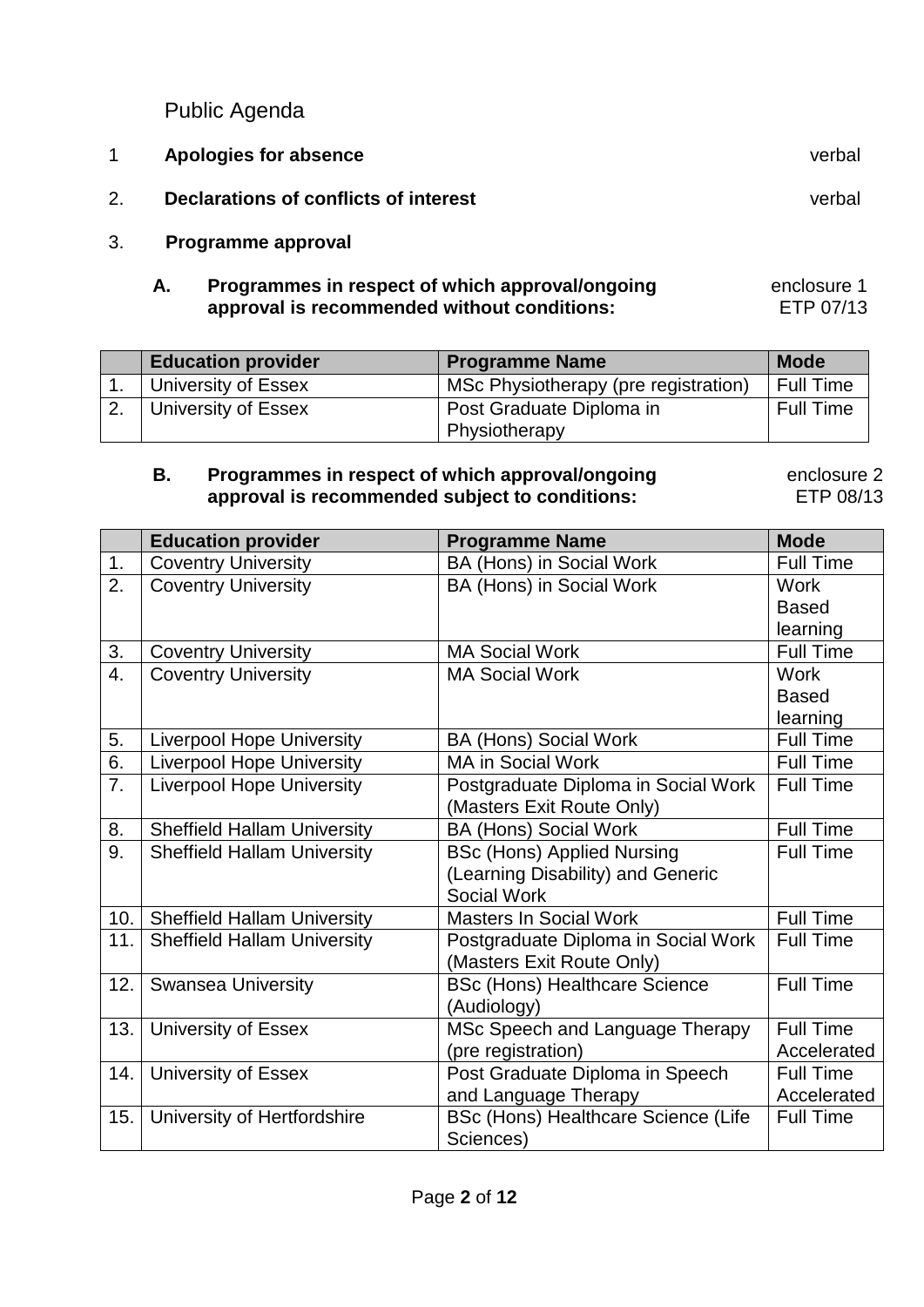| 16.   University of Huddersfield | <b>BSc (Hons) Operating Department</b> | <b>Full Time</b> |
|----------------------------------|----------------------------------------|------------------|
|                                  | Practice                               |                  |

### **C. Programmes in respect of which approval/ongoing approval is recommended subject to conditions, where the education provider has made observations on the visitors' reports:**

enclosure 3 ETP 09/13

| <b>Education provider</b> | <b>Programme Name</b>                  | <b>Mode</b> |
|---------------------------|----------------------------------------|-------------|
| University of Worcester   | BSc (Hons) Physiotherapy               | l Full Time |
| University of Worcester   | <b>BSc (Hons) Occupational Therapy</b> | l Full Time |

### **D. Programmes previously recommended for approval/ ongoing approval subject to conditions and which have now been met:** Verbal<sup>\*</sup>

*\*The Committee has received confirmation, in respect of each of the following programmes, that the visitors are satisfied the conditions in the original visitors' report have been met. The visitors are therefore recommending to Committee that the programmes meet/continues to meet the standards of education and training. Individual reports are not routinely published with the papers.* 

|     | <b>Education provider</b>               | <b>Programme Name</b>                                            | <b>Mode</b>                         |
|-----|-----------------------------------------|------------------------------------------------------------------|-------------------------------------|
| 1.  | <b>Brunel University</b>                | MSc Physiotherapy (Pre-registration)                             | <b>Full Time</b>                    |
| 2.  | <b>Liverpool John Moores University</b> | Diploma of Higher Education                                      | <b>Full Time</b>                    |
|     |                                         | <b>Paramedic Practice</b>                                        |                                     |
| 3.  | <b>Oxford Brookes University</b>        | <b>BSc (Hons) Operating Department</b><br>Practice               | <b>Full Time</b>                    |
| 4.  | <b>Oxford Brookes University</b>        | <b>BSc (Hons) Operating Department</b><br>Practice               | <b>Part Time</b>                    |
| 5.  | University of Birmingham                | <b>Forensic Clinical Psychology</b><br>Doctorate (ForenClinPsyD) | <b>Full Time</b>                    |
| 6.  | <b>University of Essex</b>              | MSc Speech and Language Therapy<br>(pre registration)            | <b>Full Time</b><br>Accelerat<br>ed |
| 7.  | <b>University of Essex</b>              | Post Graduate Diploma in Speech<br>and Language Therapy          | <b>Full Time</b><br>Accelerat<br>ed |
| 8.  | University of Huddersfield              | <b>BSc (Hons) Operating Department</b><br>Practice               | <b>Full Time</b>                    |
| 9.  | University of Plymouth                  | <b>BSc (Hons) Operating Department</b><br>Practice               | <b>Full Time</b>                    |
| 10. | University of Plymouth                  | <b>DipHE Operating Department</b><br>Practice                    | <b>Full Time</b>                    |
| 11. | University of Plymouth                  | <b>MSc Occupational Therapy (Pre-</b><br>registration)           | <b>Full Time</b>                    |
| 12. | University of Plymouth                  | <b>MSc Occupational Therapy (Pre-</b><br>registration)           | Part Time                           |
| 13. | University of Plymouth                  | Post Graduate Diploma Occupational<br>Therapy (Pre-registration) | <b>Full Time</b>                    |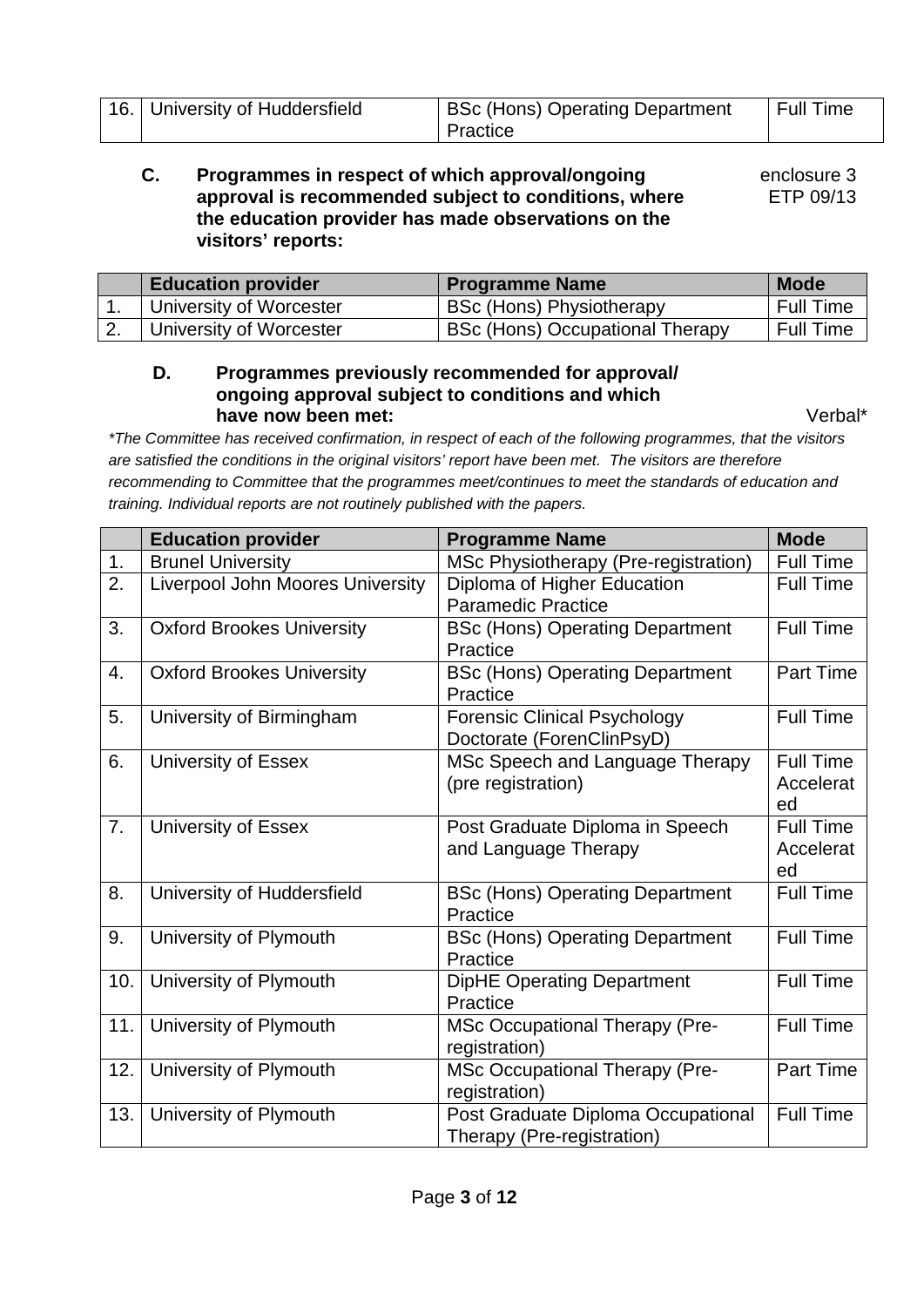| 14. | University of Plymouth         | Post Graduate Diploma Occupational<br>Therapy (Pre-registration) | Part Time              |
|-----|--------------------------------|------------------------------------------------------------------|------------------------|
|     | 15.   University of Sunderland | BSc (Hons) Healthcare Science<br>(Blood Science)                 | <sup>'</sup> Full Time |

## 4. **Annual monitoring**

#### **A. Programmes which have been subject to annual monitoring audit and for which continuing approval is recommended:** enclosure 4 ETP 10/13.

|                  | <b>Education provider</b>                             | <b>Programme Name</b>                                                                                       | <b>Mode</b>      |
|------------------|-------------------------------------------------------|-------------------------------------------------------------------------------------------------------------|------------------|
| 1.               | <b>Bournemouth University</b>                         | <b>BSc (Hons) Occupational Therapy</b>                                                                      | Full Time        |
| $\overline{2}$ . | <b>Bournemouth University</b>                         | <b>BSc (Hons) Physiotherapy</b>                                                                             | <b>Full Time</b> |
| $\overline{3}$ . | <b>Bournemouth University</b>                         | Diploma of Higher Education                                                                                 | <b>Full Time</b> |
|                  |                                                       | <b>Operating Department Practice</b>                                                                        |                  |
| 4.               | <b>Bournemouth University</b>                         | <b>FdSc Paramedic Science</b>                                                                               | <b>Full Time</b> |
| $\overline{5}$ . | <b>Bournemouth University</b>                         | <b>Supplementary Prescribing for Allied</b><br><b>Health Professionals (Non Medical</b><br>Prescribing)     | Part Time        |
| 6.               | <b>Canterbury Christ Church</b><br><b>University</b>  | Doctorate in Clinical Psychology<br>(DClinPsychol)                                                          | <b>Full Time</b> |
| $\overline{7}$ . | <b>Coventry University</b>                            | <b>BSc (Hons) Applied Biomedical</b><br>Science                                                             | <b>Full Time</b> |
| 8.               | <b>Coventry University</b>                            | Certificate in Non-Medical Prescribing<br>(Level 3)                                                         | Part Time        |
| 9.               | <b>Coventry University</b>                            | Certificate in Non-Medical Prescribing<br>(M Level)                                                         | Part Time        |
| 10.              | De Montfort University                                | BSc (Hons) Human Communication -<br>Speech and Language Therapy                                             | <b>Full Time</b> |
| 11.              | De Montfort University                                | BSc (Hons) Human Communication -<br>Speech and Language Therapy                                             | Part Time        |
| 12.              | De Montfort University                                | <b>Prescribing for Health Care</b><br>Professionals (Level 3)                                               | <b>Part Time</b> |
| 13.              | De Montfort University                                | <b>Prescribing for Health Care</b><br>Professionals (M Level)                                               | Part Time        |
| 14.              | <b>Institute of Biomedical Science</b>                | Certificate of Competence (Degree<br>containing the Registration Training<br>Portfolio)                     | Flexible         |
| 15.              | Institute of Biomedical Science                       | Certificate of Competence (Degree<br>followed by Registration Training<br>Portfolio)                        | Flexible         |
| 16.              | Institute of Biomedical Science                       | Certificate of Competence (Non-<br>accredited degree followed by<br><b>Registration Training Portfolio)</b> | Flexible         |
| 17.              | Keele University & Staffordshire<br><b>University</b> | Doctorate in Clinical Psychology<br>(DClinPsy)                                                              | <b>Full Time</b> |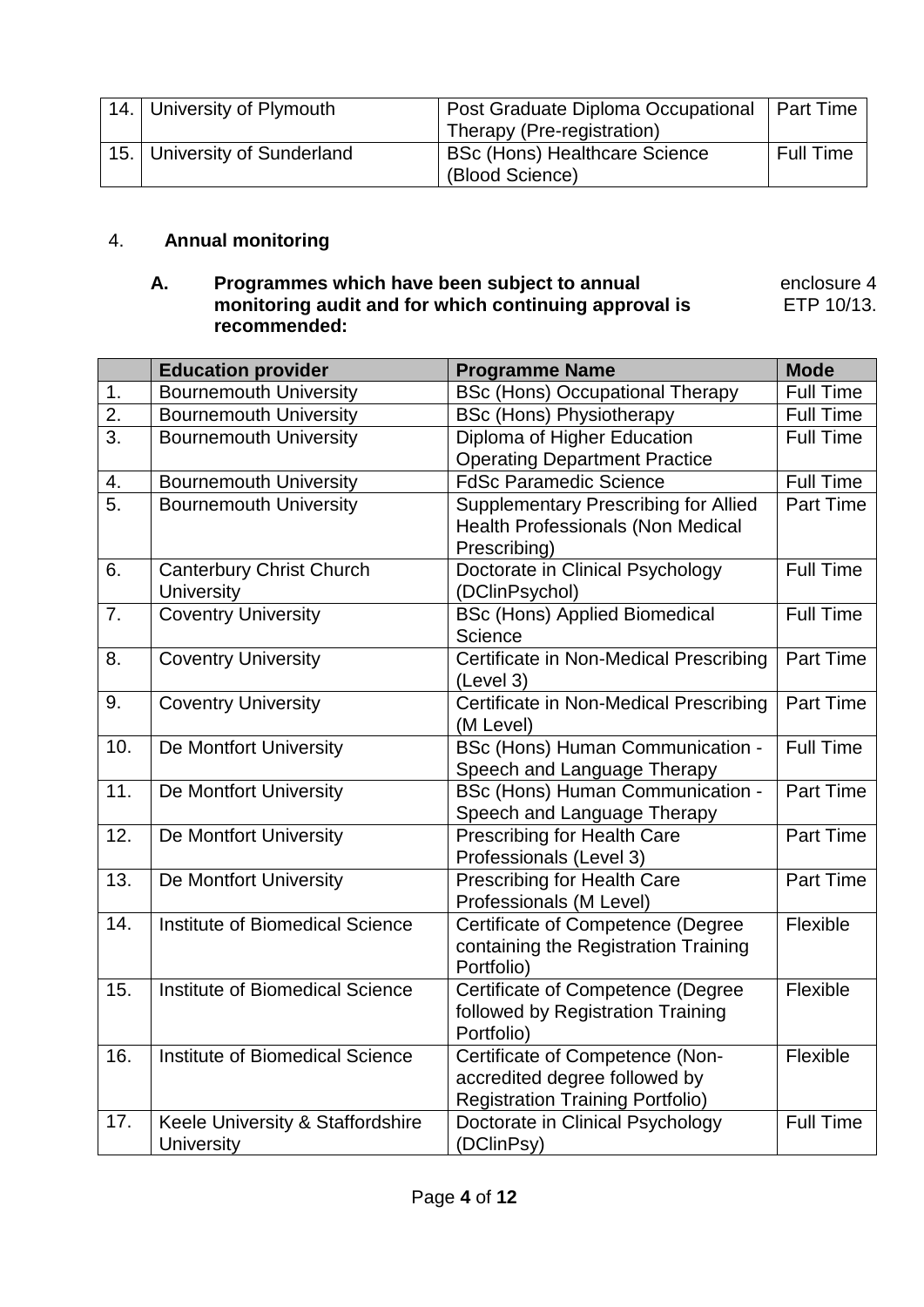| 18. | King's College London                 | MSc in Physiotherapy (Pre-<br>registration)            | <b>Full Time</b>     |
|-----|---------------------------------------|--------------------------------------------------------|----------------------|
| 19. | Manchester Metropolitan<br>University | MSc Physiotherapy (Pre-registration)                   | <b>Full Time</b>     |
| 20. | <b>Newcastle University</b>           | BSc (Hons) Speech and Language<br><b>Sciences</b>      | <b>Full Time</b>     |
| 21. | <b>Newcastle University</b>           | <b>MSc Language Pathology</b>                          | <b>Full Time</b>     |
| 22. | <b>Oxford Brookes University</b>      | <b>BSc (Hons) Occupational Therapy</b>                 | <b>Full Time</b>     |
| 23. | <b>Oxford Brookes University</b>      | <b>BSc (Hons) Occupational Therapy</b>                 | <b>Part Time</b>     |
| 24. | <b>Oxford Brookes University</b>      | <b>BSc (Hons) Physiotherapy</b>                        | <b>Full Time</b>     |
| 25. | <b>Oxford Brookes University</b>      | Dip HE Operating Department<br>Practice                | <b>Full Time</b>     |
| 26. | <b>Oxford Brookes University</b>      | Dip HE Operating Department<br>Practice                | <b>Part Time</b>     |
| 27. | <b>Oxford Brookes University</b>      | <b>FdSc Paramedic Emergency Care</b>                   | <b>Full Time</b>     |
| 28. | <b>Oxford Brookes University</b>      | <b>FdSc Paramedic Emergency Care</b>                   | <b>Mixed</b><br>Mode |
| 29. | <b>Oxford Brookes University</b>      | <b>FdSc Paramedic Emergency Care</b>                   | <b>Part Time</b>     |
| 30. | <b>Oxford Brookes University</b>      | Non-medical Prescribing (v300)<br>(Level 6)            | <b>Part Time</b>     |
| 31. | <b>Oxford Brookes University</b>      | Non-medical Prescribing (v300) (PG<br>Level)           | Part Time            |
| 32. | St George's, University of London     | <b>BSc (Hons) Physiotherapy</b>                        | Full Time            |
| 33. | <b>University Campus Suffolk</b>      | <b>BSc (Hons) Diagnostic Radiography</b>               | <b>Full Time</b>     |
| 34. | University of Bedfordshire            | Diploma of Higher Education                            | <b>Full Time</b>     |
|     |                                       | <b>Operating Department Practice</b>                   |                      |
| 35. | University of Birmingham              | <b>MSc Physiotherapy (Pre-registration)</b>            | <b>Full Time</b>     |
| 36. | University of Bradford                | <b>BSc (Hons) Diagnostic Radiography</b>               | <b>Full Time</b>     |
| 37. | University of Bradford                | <b>BSc (Hons) Physiotherapy</b>                        | <b>Full Time</b>     |
| 38. | University of Bradford                | <b>Prescribing for Health Care</b><br>Professionals    | <b>Part Time</b>     |
| 39. | University of Brighton                | <b>BSc (Hons) Occupational Therapy</b>                 | Part Time            |
| 40. | University of Brighton                | <b>BSc (Hons) Paramedic Practice</b>                   | <b>Full Time</b>     |
| 41. | University of Brighton                | <b>BSc (Hons) Physiotherapy</b>                        | Full Time            |
| 42. | University of Brighton                | <b>BSc (Hons) Podiatry</b>                             | <b>Full Time</b>     |
| 43. | University of Brighton                | <b>Clinical Pharmacology</b>                           | Part Time            |
| 44. | University of Brighton                | <b>MSc Rehabilitation Science</b>                      | <b>Full Time</b>     |
| 45. | University of Brighton                | Pg Dip Occupational Therapy                            | <b>Full Time</b>     |
| 46. | University of Brighton                | Pg Dip Rehabilitation Science                          | <b>Full Time</b>     |
| 47. | University of Bristol                 | <b>BSc (Hons) Audiology</b>                            | Full Time            |
| 48. | University of East London             | <b>BSc (Hons) Physiotherapy</b>                        | Full Time            |
| 49. | University of East London             | <b>BSc (Hons) Physiotherapy</b>                        | Part Time            |
| 50. | University of East London             | <b>BSc (Hons) Physiotherapy (Situated</b><br>Learning) | <b>Full Time</b>     |
| 51. | University of East London             | <b>BSc (Hons) Podiatric Medicine</b>                   | Full Time            |
| 52. | University of East London             | <b>BSc (Hons) Podiatric Medicine</b>                   | Part Time            |
| 53. | University of Exeter                  | Doctorate in Clinical Psychology                       | Full Time            |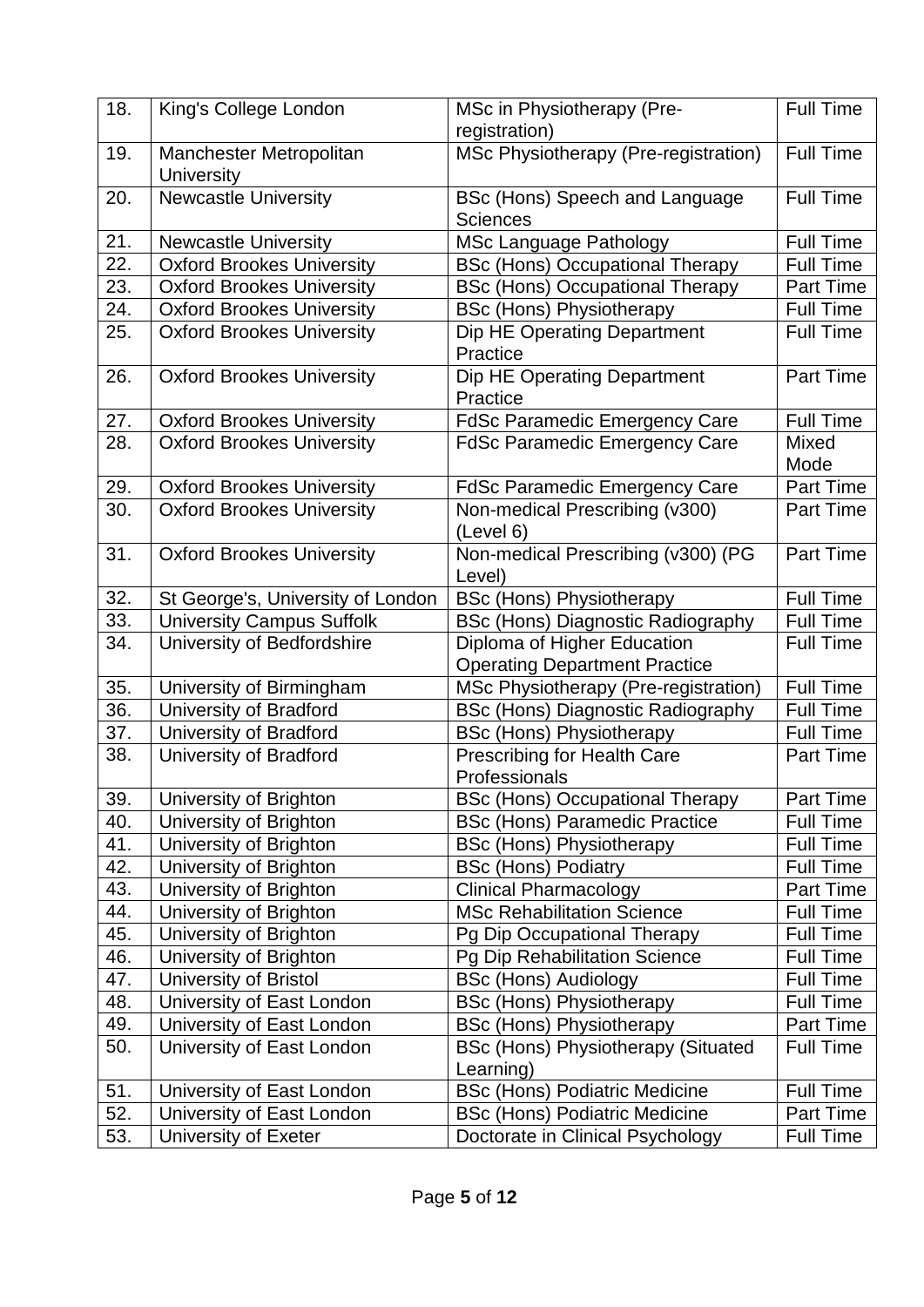| 54. | University of Hertfordshire  | <b>BSc (Hons) Diagnostic Radiography</b><br>and Imaging                                                     | <b>Full Time</b> |
|-----|------------------------------|-------------------------------------------------------------------------------------------------------------|------------------|
| 55. | University of Hertfordshire  | BSc (Hons) Radiotherapy and<br>Oncology                                                                     | <b>Full Time</b> |
| 56. | University of Hertfordshire  | <b>MA Art Therapy</b>                                                                                       | <b>Full Time</b> |
| 57. | University of Hertfordshire  | <b>MA Art Therapy</b>                                                                                       | Part Time        |
| 58. | University of Hertfordshire  | Practice Certificate in Non Medical<br>Prescribing for Allied Health<br>Professionals                       | Part Time        |
| 59. | University of Huddersfield   | <b>BSc (Hons) Occupational Therapy</b>                                                                      | <b>Full Time</b> |
| 60. | University of Huddersfield   | <b>BSc (Hons) Physiotherapy</b>                                                                             | <b>Full Time</b> |
| 61. | University of Huddersfield   | <b>BSc (Hons) Podiatry</b>                                                                                  | <b>Full Time</b> |
| 62. | University of Huddersfield   | <b>BSc (Hons) Podiatry</b>                                                                                  | Part Time        |
| 63. | University of Huddersfield   | <b>Clinical Pharmacology for Podiatrists</b>                                                                | Part Time        |
| 64. | University of Huddersfield   | <b>Supplementary Prescribing for Allied</b><br><b>Health Professionals</b>                                  | <b>Part Time</b> |
| 65. | University of Hull           | Doctorate in Clinical Psychology<br>(ClinPsyD)                                                              | <b>Full Time</b> |
| 66. | University of Leeds          | BSc (Hons) Radiography (Diagnostic)                                                                         | Full Time        |
| 67. | University of Lincoln        | Doctorate in Clinical Psychology<br>(DclinPsy)                                                              | <b>Full Time</b> |
| 68. | University of Liverpool      | <b>BSc (Hons) Diagnostic Radiography</b>                                                                    | <b>Full Time</b> |
| 69. | University of Liverpool      | <b>BSc (Hons) Occupational Therapy</b>                                                                      | <b>Full Time</b> |
| 70. | University of Liverpool      | <b>BSc (Hons) Orthoptics</b>                                                                                | <b>Full Time</b> |
| 71. | University of Liverpool      | <b>BSc (Hons) Physiotherapy</b>                                                                             | <b>Full Time</b> |
| 72. | University of Liverpool      | <b>BSc (Hons) Radiotherapy</b>                                                                              | <b>Full Time</b> |
| 73. | University of Liverpool      | Doctorate in Clinical Psychology<br>(D.Clin.Psychol)                                                        | <b>Full Time</b> |
| 74. | University of Manchester     | Doctorate in Clinical Psychology<br>(ClinPsyD)                                                              | Full Time        |
| 75. | University of Nottingham     | <b>BSc (Hons) Physiotherapy</b>                                                                             | <b>Full Time</b> |
| 76. | University of Nottingham     | Doctorate in Clinical Psychology<br>(DclinPsy)                                                              | <b>Full Time</b> |
| 77. | University of Salford        | <b>BSc (Hons) Physiotherapy</b>                                                                             | Full Time        |
| 78. | <b>University of Salford</b> | <b>BSc (Hons) Physiotherapy</b>                                                                             | Part Time        |
| 79. | University of Southampton    | <b>Access and Supply Pharmacology</b><br>(AandS POMs)                                                       | Part Time        |
| 80. | University of Southampton    | Doctorate in Educational Psychology                                                                         | <b>Full Time</b> |
| 81. | University of Southampton    | Independent and supplementary<br>prescribing: prescribing in practice -<br><b>Allied Health Professions</b> | Part Time        |
| 82. | University of Southampton    | <b>MSc Podiatry (Pre-registration)</b>                                                                      | Full Time        |
| 83. | University of Southampton    | Pg Dip Podiatry (Pre-registration)                                                                          | Full Time        |
| 84. | University of Sunderland     | <b>BSc (Hons) Applied Biomedical</b><br>Science                                                             | <b>Full Time</b> |
| 85. | <b>University of Surrey</b>  | Dip HE Operating Department<br>Practice                                                                     | <b>Full Time</b> |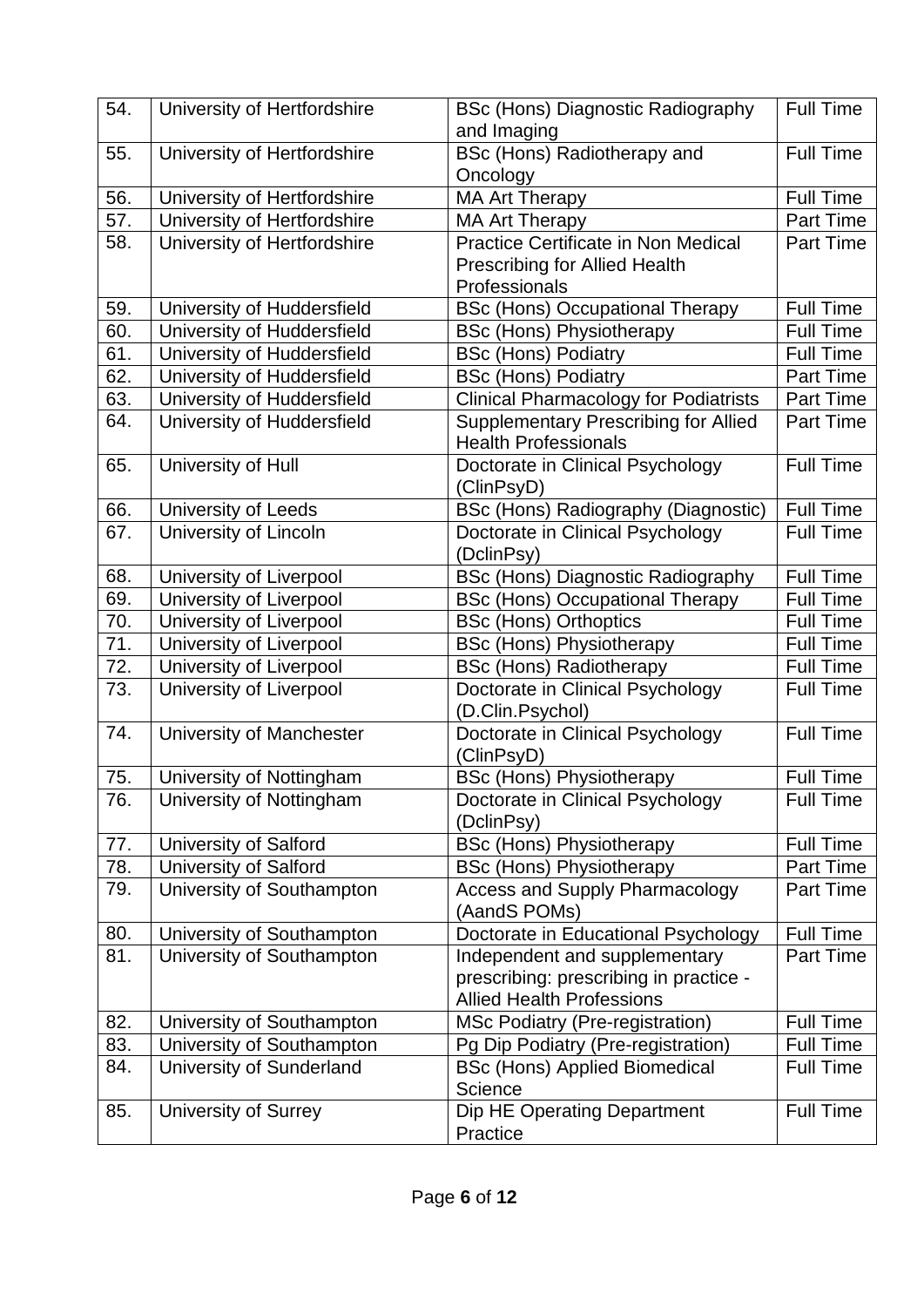| 86.  | <b>University of Surrey</b>                   | Health Psychology (PhD) and PG<br>Cert in Health Psychology Practice         | <b>Full Time</b>        |
|------|-----------------------------------------------|------------------------------------------------------------------------------|-------------------------|
| 87.  | <b>University of Surrey</b>                   | Health Psychology (PhD) and PG<br>Cert in Health Psychology Practice         | Part Time               |
| 88.  | University of the West of<br>England, Bristol | <b>BSc (Hons) Applied Biomedical</b><br>Science (Clinical)                   | <b>Block</b><br>Release |
| 89.  | University of the West of<br>England, Bristol | <b>BSc (Hons) Applied Biomedical</b><br>Science (Clinical)                   | Full Time               |
| 90.  | University of the West of<br>England, Bristol | BSc (Hons) Diagnostic Imaging                                                | <b>Full Time</b>        |
| 91.  | University of the West of<br>England, Bristol | <b>BSc (Hons) Occupational Therapy</b>                                       | <b>Full Time</b>        |
| 92.  | University of the West of<br>England, Bristol | <b>BSc (Hons) Occupational Therapy</b>                                       | Part Time               |
| 93.  | University of the West of<br>England, Bristol | <b>BSc (Hons) Physiotherapy</b>                                              | Full Time               |
| 94.  | University of the West of<br>England, Bristol | BSc (Hons) Radiotherapy and<br>Oncology                                      | <b>Full Time</b>        |
| 95.  | University of the West of<br>England, Bristol | Graduate Diploma Diagnostic<br>Imaging                                       | <b>Full Time</b>        |
| 96.  | University of the West of<br>England, Bristol | <b>Graduate Diploma Occupational</b><br>Therapy                              | <b>Full Time</b>        |
| 97.  | University of the West of<br>England, Bristol | <b>Graduate Diploma Occupational</b><br>Therapy                              | Part Time               |
| 98.  | University of the West of<br>England, Bristol | <b>Graduate Diploma Physiotherapy</b>                                        | <b>Full Time</b>        |
| 99.  | University of the West of<br>England, Bristol | <b>MA Music Therapy</b>                                                      | Part Time               |
| 100. | University of the West of<br>England, Bristol | MSc Radiotherapy & Oncology                                                  | <b>Full Time</b>        |
| 101. | University of the West of<br>England, Bristol | Post Graduate Diploma in Health<br><b>Psychology (Professional Practice)</b> | Part Time               |
| 102. | University of the West of<br>England, Bristol | Professional Doctorate in Health<br>Psychology                               | Part Time               |
| 103. | University of West London                     | <b>DipHE Operating Department</b><br>Practice                                | Full Time               |

### **B. Programmes which have been subject to annual monitoring audit and for which an approval visit is recommended:**

enclosure 05 ETP 11/13.

| <b>Education provider</b> | <b>Programme Name</b>       | <b>Mode</b>      |
|---------------------------|-----------------------------|------------------|
| The College Of Search And | Search and Rescue Paramedic | <b>Part Time</b> |
| <b>Rescue Medicine</b>    | Award                       |                  |

### **C. Programmes for which annual monitoring declarations have been received\* and for which the Panel is asked to confirm continuing approval:** Verbal\*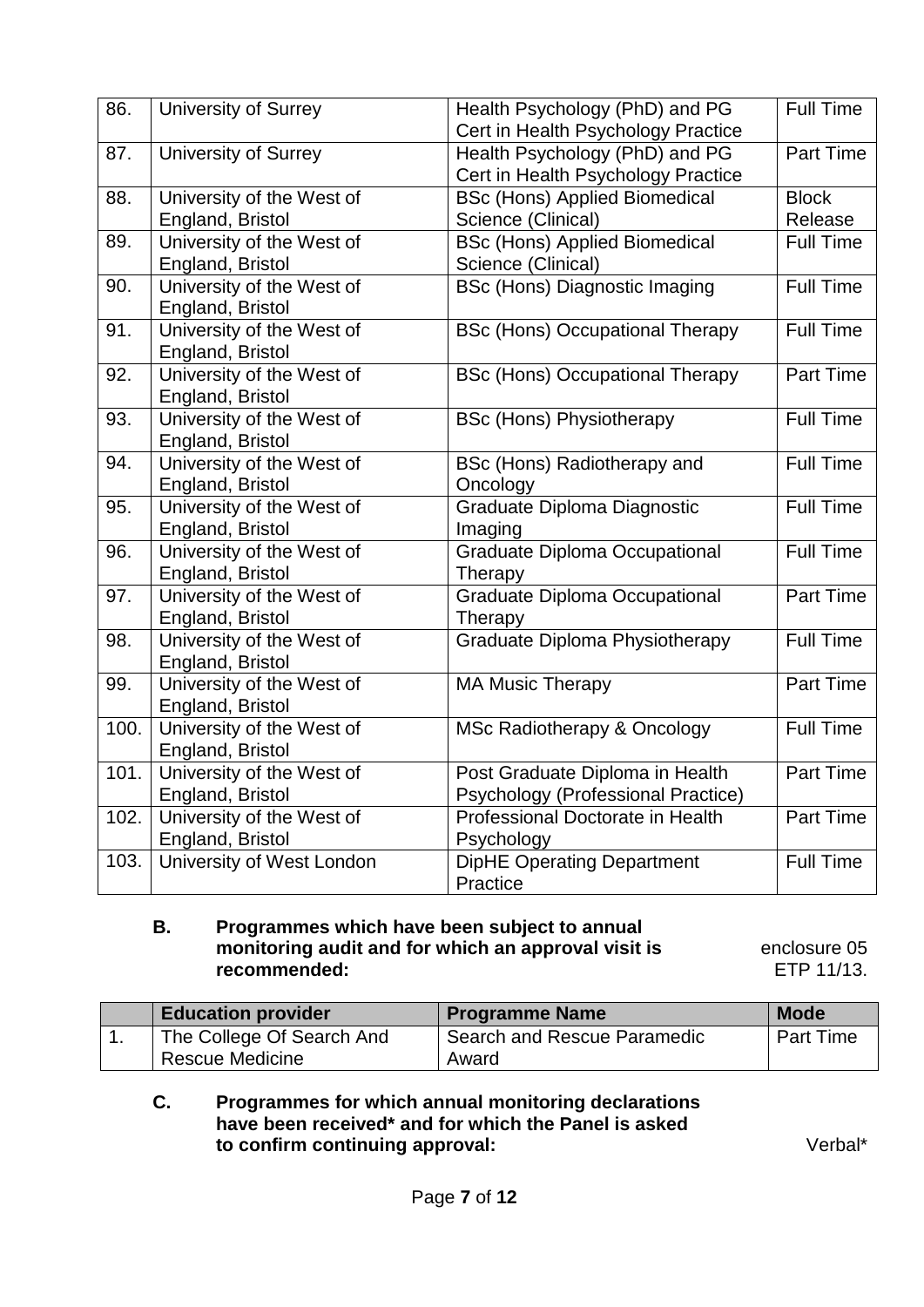*\*The Committee has received signed annual monitoring declarations in respect of the following programmes. Individual declarations are not routinely published with the papers.* 

|                  | <b>Education provider</b>            | <b>Programme Name</b>                                                      | <b>Mode</b>                   |
|------------------|--------------------------------------|----------------------------------------------------------------------------|-------------------------------|
| 1.               | <b>Anglia Ruskin University</b>      | <b>Advanced Non-Medical Prescribing</b>                                    | Part Time                     |
|                  |                                      | (level 4)                                                                  |                               |
| 2.               | Anglia Ruskin University             | <b>DipHE Operating Department</b>                                          | <b>Full Time</b>              |
|                  |                                      | Practice                                                                   |                               |
| 3.               | <b>Anglia Ruskin University</b>      | Non-Medical Prescribing (level 3)                                          | Part Time                     |
| $\overline{4}$ . | <b>City University</b>               | Professional Doctorate in Counselling                                      | <b>Full Time</b>              |
|                  |                                      | Psychology                                                                 |                               |
| 5.               | <b>Edge Hill University</b>          | <b>BSc (Hons) Operating Department</b>                                     | <b>Full Time</b>              |
|                  |                                      | Practice                                                                   |                               |
| 6.               | <b>Edge Hill University</b>          | Dip HE Operating Department                                                | <b>Full Time</b>              |
|                  |                                      | Practice                                                                   |                               |
| 7.               | <b>Edge Hill University</b>          | Diploma of Higher Education                                                | <b>Full Time</b>              |
|                  |                                      | <b>Paramedic Practice</b>                                                  |                               |
| 8.<br>9.         | <b>Edge Hill University</b>          | <b>Non-Medical Prescribing</b>                                             | Part Time<br><b>Part Time</b> |
|                  | <b>Edinburgh Napier University</b>   | Independent and Supplementary                                              |                               |
|                  |                                      | Prescribing for Nurses, Midwives and<br><b>Allied Health Professionals</b> |                               |
| 10.              | <b>Glasgow Caledonian University</b> | <b>BSc (Hons) Diagnostic Imaging</b>                                       | Full Time                     |
| 11.              | <b>Glasgow Caledonian University</b> | <b>BSc (Hons) in Occupational Therapy</b>                                  | <b>Full Time</b>              |
|                  |                                      | (Ageing and Well-being)                                                    |                               |
| 12.              | <b>Glasgow Caledonian University</b> | <b>BSc (Hons) in Occupational Therapy</b>                                  | <b>Full Time</b>              |
|                  |                                      | (Psychosocial Interventions)                                               |                               |
| 13.              | <b>Glasgow Caledonian University</b> | <b>BSc (Hons) in Occupational Therapy</b>                                  | <b>Full Time</b>              |
|                  |                                      | (Work Practice)                                                            |                               |
| 14.              | <b>Glasgow Caledonian University</b> | <b>BSc (Hons) Occupational Therapy</b>                                     | Full Time                     |
| 15.              | <b>Glasgow Caledonian University</b> | <b>BSc (Hons) Podiatry</b>                                                 | <b>Full Time</b>              |
| 16.              | <b>Glasgow Caledonian University</b> | Local Analgesia with Nail Surgery for                                      | <b>Part Time</b>              |
|                  |                                      | Podiatrists                                                                |                               |
| 17.              | <b>Glasgow Caledonian University</b> | <b>MSc Dietetics</b>                                                       | <b>Full Time</b>              |
| 18.              | <b>Glasgow Caledonian University</b> | <b>MSc Dietetics</b>                                                       | <b>Part Time</b>              |
| 19.              | <b>Glasgow Caledonian University</b> | <b>MSc Occupational Therapy (Pre-</b>                                      | <b>Full Time</b>              |
|                  |                                      | registration)                                                              |                               |
| 20.              | <b>Glasgow Caledonian University</b> | MSc Physiotherapy (Pre-registration)                                       | <b>Full Time</b>              |
| 21.              | <b>Glasgow Caledonian University</b> | <b>Pharmacology for Podiatrists</b>                                        | Part Time                     |
| 22.              | <b>Glyndwr University</b>            | <b>BSc (Hons) Occupational Therapy</b>                                     | Part Time                     |
| 23.              | <b>Glyndwr University</b>            | <b>BSc (Hons) Occupational Therapy</b>                                     | Part Time                     |
| 24.              | <b>Keele University</b>              | <b>BSc (Hons) Physiotherapy</b>                                            | <b>Full Time</b>              |
| 25.              | <b>Leeds Metropolitan University</b> | <b>BSc (Hons) Physiotherapy</b>                                            | <b>Full Time</b>              |
| 26.              | Medway School of Pharmacy            | Postgraduate Certificate in                                                | <b>Distance</b>               |
|                  |                                      | <b>Supplementary Prescribing</b>                                           | Learning                      |
| 27.              | <b>Queen Margaret University</b>     | <b>Extended Independent Prescribing</b>                                    | <b>Part Time</b>              |
|                  |                                      | and Supplementary Prescribing                                              |                               |
| 28.              | <b>Teesside University</b>           | <b>BSc (Hons) Physiotherapy</b>                                            | <b>Full Time</b>              |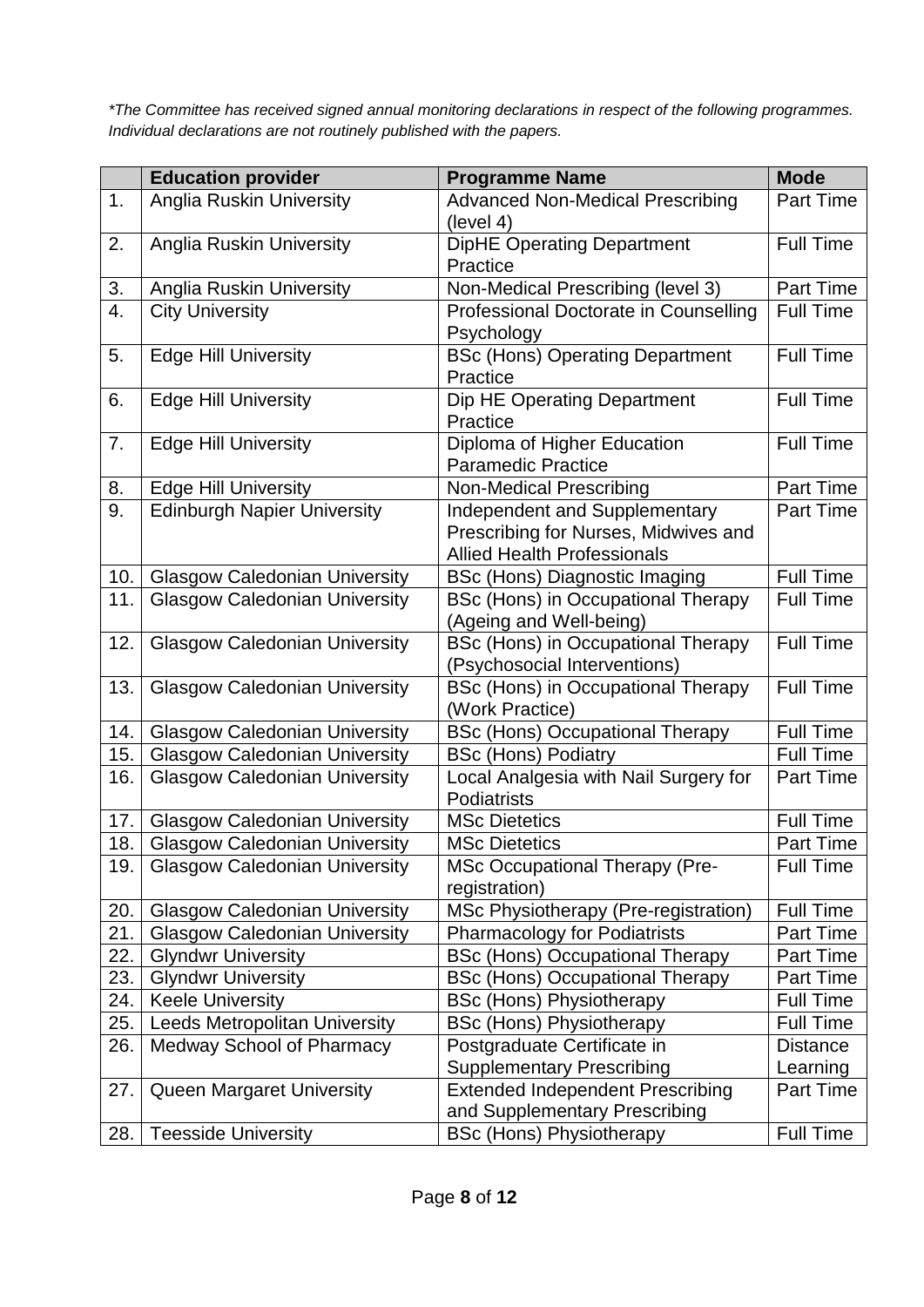| 29. | <b>Teesside University</b> | <b>Foundation Degree Paramedic</b>          | <b>Full Time</b> |
|-----|----------------------------|---------------------------------------------|------------------|
|     |                            | Science                                     |                  |
| 30. | <b>Teesside University</b> | MSc Physiotherapy (Pre-registration)        | <b>Full Time</b> |
| 31. | <b>Teesside University</b> | Pg Dip Physiotherapy (Pre-                  | <b>Full Time</b> |
|     |                            | registration)                               |                  |
| 32. | <b>Teesside University</b> | University Certificate of Postgraduate      | <b>Part Time</b> |
|     |                            | Professional Development: Non               |                  |
|     |                            | medical Prescribing                         |                  |
| 33. | <b>Teesside University</b> | University Certificate of Professional      | <b>Part Time</b> |
|     |                            | <b>Development Non-Medical</b>              |                  |
|     |                            | Prescribing                                 |                  |
| 34. | The University of Bolton   | Non-Medical Prescribing (HE6)               | Part Time        |
| 35. | The University of Bolton   | Non-Medical Prescribing (HE7)               | <b>Part Time</b> |
| 36. | University of Essex        | <b>MSc Occupational Therapy (Pre-</b>       | <b>Full Time</b> |
|     |                            | registration)                               |                  |
| 37. | University of Strathclyde  | <b>BSc (Hons) Prosthetics and Orthotics</b> | <b>Full Time</b> |
| 38. | University of Strathclyde  | <b>MSci Prosthetics and Orthotics</b>       | <b>Full Time</b> |
| 39. | University of Ulster       | BSc (Hons) Biomedical Science with          | <b>Full Time</b> |
|     |                            | DPP (Pathology)                             |                  |
| 40. | University of Ulster       | <b>BSc (Hons) Podiatry</b>                  | <b>Full Time</b> |
| 41. | University of Westminster  | <b>BSc (Hons) Applied Biomedical</b>        | <b>Part Time</b> |
|     |                            | <b>Sciences</b>                             |                  |

- **D. New profession programmes which have been subject to an audit and for which the approval visit planned for the academic year 2012/13 is recommended:** None.
- **E. New profession programmes which have been subject to an audit and for which an approval visit is recommended before and to replace the currently planned visit in the academic year 2012/13:** None.
- 5**. Major changes**
	- **A. Programmes which have been subject to major change and for which continuing approval is recommended:** enclosure 6 ETP 12/13

|                | <b>Education provider</b>                    | <b>Programme Name</b>                                                                                   | <b>Mode</b>      |
|----------------|----------------------------------------------|---------------------------------------------------------------------------------------------------------|------------------|
| 1 <sub>1</sub> | <b>Birmingham City University</b>            | BSc (Hons) Diagnostic Radiography                                                                       | <b>Full Time</b> |
| 2.             | <b>Birmingham City University</b>            | <b>BSc (Hons) Diagnostic Radiography</b>                                                                | Part Time        |
| 3.             | <b>Bournemouth University</b>                | <b>Supplementary Prescribing for Allied</b><br><b>Health Professionals (Non Medical</b><br>Prescribing) | <b>Part Time</b> |
| 4.             | Glasgow Caledonian<br><b>University</b>      | MSc Physiotherapy (Pre-registration)                                                                    | <b>Full Time</b> |
| 5.             | Manchester Metropolitan<br><b>University</b> | <b>BSc (Hons) Applied Biomedical Science</b>                                                            | <b>Full Time</b> |
| 6.             | Manchester Metropolitan                      | <b>BSc (Hons) Applied Biomedical Science</b>                                                            | <b>Part Time</b> |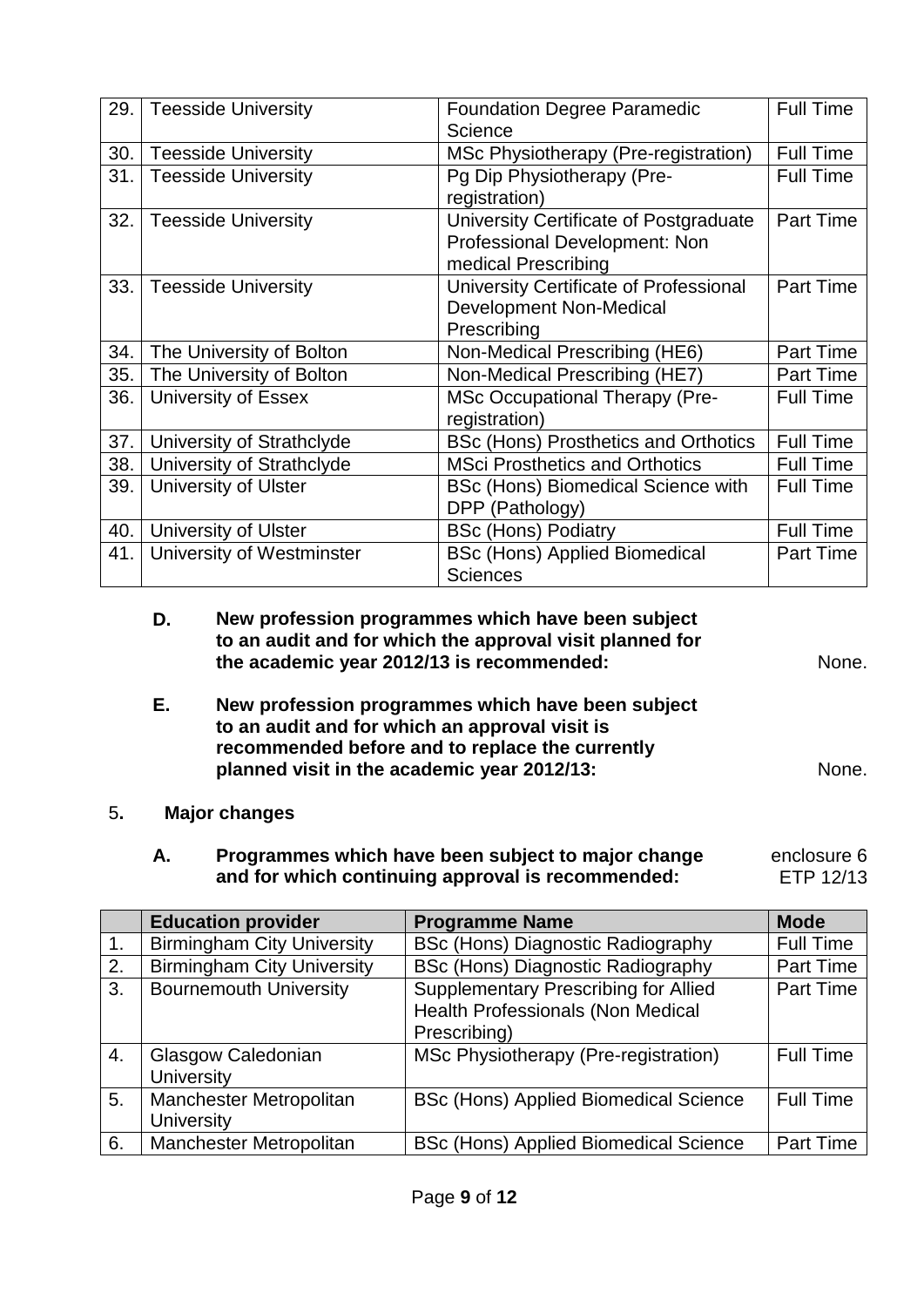|     | University                        |                                               |                  |
|-----|-----------------------------------|-----------------------------------------------|------------------|
| 7.  | Manchester Metropolitan           | BSc (Hons) Healthcare Sciences - Life         | <b>Full Time</b> |
|     | University                        | Sciences (Blood Sciences)                     |                  |
| 8.  | Manchester Metropolitan           | BSc (Hons) Healthcare Sciences - Life         | <b>Full Time</b> |
|     | University                        | Sciences (Cellular Sciences)                  |                  |
| 9.  | Manchester Metropolitan           | BSc (Hons) Healthcare Sciences - Life         | <b>Full Time</b> |
|     | <b>University</b>                 | Sciences (Genetic Sciences)                   |                  |
| 10. | Manchester Metropolitan           | BSc (Hons) Healthcare Sciences - Life         | <b>Full Time</b> |
|     | <b>University</b>                 | <b>Sciences (Infection Sciences)</b>          |                  |
| 11. | <b>Middlesex University</b>       | <b>BSc (Hons) Applied Biomedical Science</b>  | <b>Full Time</b> |
| 12. | Queen Margaret University         | BSc (Hons) Speech and Language                | <b>Full Time</b> |
|     |                                   | Therapy                                       |                  |
| 13. | <b>Regent's College</b>           | <b>Practitioner Doctorate in Existential</b>  | <b>Full Time</b> |
|     |                                   | <b>Phenomenological Counselling</b>           |                  |
|     |                                   | Psychology (DPsych)                           |                  |
| 14. | St George's, University of        | <b>BSc (Hons) Diagnostic Radiography</b>      | <b>Full Time</b> |
|     | London                            |                                               |                  |
| 15. | St George's, University of        | <b>BSc (Hons) Physiotherapy</b>               | <b>Full Time</b> |
|     | London                            |                                               |                  |
| 16. | St George's, University of        | <b>BSc (Hons) Therapeutic Radiography</b>     | <b>Full Time</b> |
|     | London                            |                                               |                  |
| 17. | <b>Staffordshire University</b>   | <b>Foundation Degree in Paramedic Science</b> | <b>Full Time</b> |
| 18. | <b>Staffordshire University</b>   | Foundation Degree in Professional             | <b>Full Time</b> |
|     |                                   | Development in Paramedic Science              |                  |
| 19. | <b>Suffolk, University Campus</b> | Diploma of Higher Education Operating         | <b>Full Time</b> |
|     |                                   | <b>Department Practice</b>                    |                  |
| 20. | University of East Anglia         | <b>BSc (Hons) Occupational Therapy</b>        | <b>Full Time</b> |
| 21. | University of East Anglia         | <b>BSc (Hons) Physiotherapy</b>               | <b>Full Time</b> |
| 22. | University of Liverpool           | BSc (Hons) Diagnostic Radiography             | <b>Full Time</b> |
| 23. | University of Liverpool           | <b>BSc (Hons) Radiotherapy</b>                | <b>Full Time</b> |
| 24. | University of the West of         | <b>BSc (Hons) Applied Biomedical Science</b>  | <b>Block</b>     |
|     | England, Bristol                  | Clinical)                                     | Release          |
| 25. | University of the West of         | <b>BSc (Hons) Applied Biomedical Science</b>  | <b>Full Time</b> |
|     | England, Bristol                  | (Clinical)                                    |                  |
| 26. | University of the West of         | BSc (Hons) Healthcare Science (Blood          | <b>Full Time</b> |
|     | England, Bristol                  | Science)                                      |                  |
| 27. | University of the West of         | BSc (Hons) Healthcare Science (Blood          | Part Time        |
|     | England, Bristol                  | Science)                                      |                  |
| 28. | University of the West of         | <b>BSc (Hons) Healthcare Science (Genetic</b> | <b>Full Time</b> |
|     | England, Bristol                  | Science)                                      |                  |
| 29. | University of the West of         | <b>BSc (Hons) Healthcare Science (Genetic</b> | <b>Part Time</b> |
|     | England, Bristol                  | Science)                                      |                  |
| 30. | University of the West of         | BSc (Hons) Healthcare Science (Infection      | <b>Full Time</b> |
|     | England, Bristol                  | Science)                                      |                  |
| 31. | University of the West of         | BSc (Hons) Healthcare Science (Infection      | Part Time        |
|     | England, Bristol                  | Science)                                      |                  |
|     |                                   |                                               |                  |
| 32. | University of the West of         | BSc (Hons) Healthcare Science (Tissue         | <b>Full Time</b> |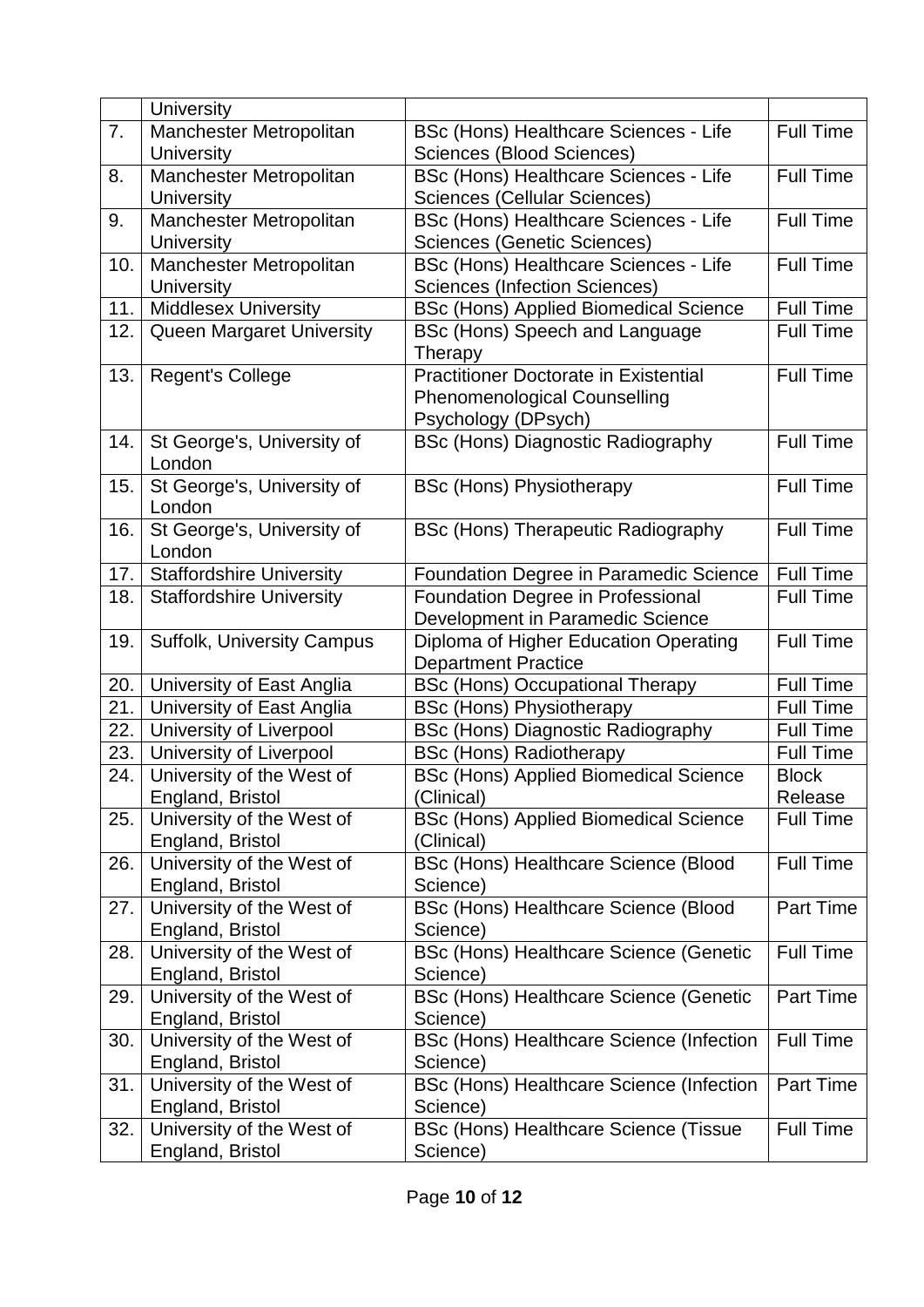| 33. University of the West of<br>England, Bristol | BSc (Hons) Healthcare Science (Tissue<br>Science) | <b>Part Time</b> |
|---------------------------------------------------|---------------------------------------------------|------------------|
| 34.   University of Ulster                        | <b>BSc (Hons) Podiatry</b>                        | <b>Full time</b> |

| В. | Programmes which have been subject to major change<br>and for which an approval visit is recommended:                                                                                                  | None. |
|----|--------------------------------------------------------------------------------------------------------------------------------------------------------------------------------------------------------|-------|
| С. | New profession programmes which have been subject<br>to major change and for which the approval visit<br>planned for the academic year 2012/13 is<br>recommended:                                      | None. |
| D. | New profession programmes which have been subject<br>to major change and for which an approval visit is<br>required before and to replace the currently planned<br>visit in the academic year 2012/13: | None. |

6**. Withdrawal of ongoing approval from programmes that have no students or are no longer admitting students (closure of a programme)**

### **A. Programmes which have submitted their consent\* and for which the withdrawal of ongoing approval status is recommended.**

Verbal\*

*\*The Committee has received signed withdrawal of approval consent forms in respect of the following programmes. Individual consent forms are not routinely published with the papers.* 

|                | <b>Education provider</b>        | <b>Programme Name</b>                                                              | <b>Mode</b>      |
|----------------|----------------------------------|------------------------------------------------------------------------------------|------------------|
| 1 <sub>1</sub> | Liverpool John Moores University | Diploma of Higher Education<br><b>Paramedic Practice</b>                           | <b>Part Time</b> |
| 2.             | University of Brighton           | <b>MSc Rehabilitation Science</b>                                                  | Full time        |
| 3.             | University of Brighton           | Pg Dip Rehabilitation Science                                                      | <b>Full Time</b> |
| 4.             | University of Glamorgan          | <b>MSc Health Psychology</b>                                                       | Full time        |
| 5.             | University of Glamorgan          | <b>MSc Health Psychology</b>                                                       | Part time        |
| 6.             | University of Plymouth           | <b>BSc (Hons) Paramedic Practitioner</b><br>(Community Emergency Health)           | <b>Full Time</b> |
| 7.             | University of Plymouth           | <b>BSc (Hons) Paramedic Practitioner</b><br>(Community Emergency Health)           | <b>Part Time</b> |
| 8.             | University of Plymouth           | Graduate Diploma Paramedic<br><b>Practitioner (Community Emergency</b><br>Health)  | <b>Full Time</b> |
| 9.             | University of Plymouth           | Graduate Diploma Paramedic<br><b>Practitioner (Community Emergency)</b><br>Health) | <b>Part Time</b> |

### **B. Programmes which have not submitted their consent and for which notification of the Committee's intent to** None